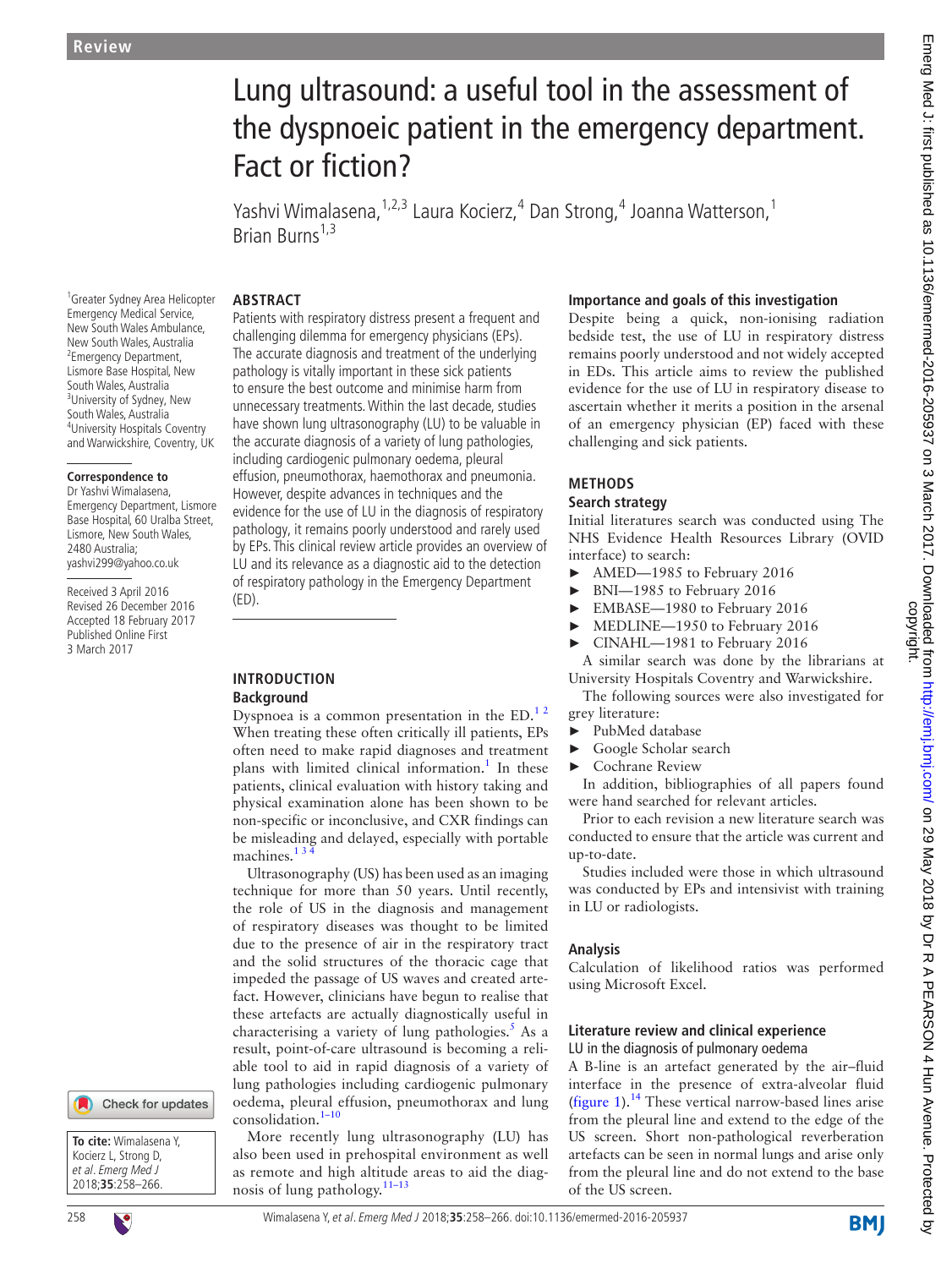

**Figure 1** A lung ultrasonography scan of a single intercostal space showing B-lines (white vertical lines)— curved array.<sup>[13](#page-7-16)</sup>

<span id="page-1-0"></span>For a video demonstrating B-lines please view: [https://vimeo.](https://vimeo.com/124660727) [com/124660727](https://vimeo.com/124660727)

The B-line was first described in 1997 as a diagnostic sign for pulmonary oedema by the French intensivist Daniel Lichtenstein, who demonstrated that LU could be used to diagnose the presence of alveolar-interstitial syndrome with high levels of specificity and sensitivity.<sup>[5](#page-7-1)</sup> In a further study, the same investigator was also able to show LU was effective in differentiating between pulmonary oedema and chronic obstructive pulmonary disease.<sup>15</sup> Subsequent studies carried out by other researchers validated B-lines as an accurate sign for detecting pulmonary oedema by comparing it to results obtained from CXR, CT and invasive measurements of pulmonary oedema.[16–20](#page-7-5)

A [20](#page-7-6)06 study by Volpicelli *et al*<sup>20</sup> investigated the utility of B-lines in the diagnosis of pulmonary oedema in 300 consecutive patients in the ED setting. Eight anterolateral ultrasound chest intercostal scans were obtained for each patient. B-line sensitivity of 85.7% and a specificity of 97.7% was shown in recognition of radiological pulmonary oedema.

In 2007, a study of 340 patients demonstrated that B-lines were significantly related to the severity of heart failure measured by the New York Heart Association (NYHA) functional classification I to IV. Successful treatment resulted in improvement in NYHA classification and a decreased B-lines score, thereby demonstrating that B-lines could be used as a tool for monitoring changes in extravascular lung water.<sup>21</sup> Another study demonstrated that LU alone allowed diagnosis of the aetiology of acute respiratory failure in 90.5% of cases.<sup>[6](#page-7-8)</sup> This finding was confirmed by a separate team of researchers who compared the diagnostic performance of LU to bedside CXR for the detection of various lung pathologies in 44 mechanically

ventilated patients in the intensive care setting.<sup>[22](#page-7-9)</sup> Using CT as the gold standard, CXR was shown to have a sensitivity of 46% and a specificity of 80% in diagnosing pulmonary oedema, whereas LU was shown to have a sensitivity of 94% and specificity of 93%.

A recent meta-analysis reviewed seven studies and 1075 patients in which LU was found to have a sensitivity of 94.1% (95% CI 81.3% to 98.3%) and a specificity of 92.4% (95% CI 84.2% to 96.4%) for detecting pulmonary oedema. In this meta-analysis, two studies were completed in the ED, two in the intensive care unit, two in inpatient wards and one in the prehospital setting. The seven studies were rated as average to excellent methodological quality.<sup>[23](#page-7-10)</sup> Additionally, ultrasound B-lines have been shown to be as a reliable predictor of the cardiogenic origin of dyspnoea as natriuretic peptides. $2425$ 

In trials conducted on the efficacy of LU in the diagnosis of cardiogenic pulmonary oedema (CPO), LU was shown to take less than 3min to perform and produce interpretable images in nearly 100% of cases.<sup>5 15 16 18</sup> Multiple prospective, blinded observational studies have demonstrated that CPO was identifiable from LU, even in residents with minimal exposure to LU.<sup>26,27</sup> Furthermore, interobserver agreement in the evaluation of B-lines using bedside LU is high, even between expert and novice physician sonographers.<sup>[28](#page-7-13)</sup>

Using a structured eight-zone scanning technique first advocated by Volpicelli *et al*<sup>[20](#page-7-6)</sup>, B-line per rib space is accepted to be a normal variant, with three or more being a positive result that occurs with interstitial and alveolar thickening predominantly from becoming oedematous with fluid. Liteplo *et al*[2](#page-7-14) found that if at least two zones were positive for B-lines bilaterally in an eight-zone scan, the positive likelihood ratio (LR+) of pulmonary oedema was  $3.88$  (99% CI 1.55 to 9.73) and negative likelihood ratio (LR−) was 0.5 (95% CI 0.30 to 0.82). On sensitivity analysis, the positive likelihood ratio was infinite if all eight zones were positive for B-lines, and 0.22 (95% CI 0.06 to 0.80) if no zones were positive. Liteplo *et al*[2](#page-7-14) also performed a two-zone assessment of B-lines in the diagnosis of congestive heart failure, in which interval likelihood ratio were 4.73 (95% CI 2.10 to 10.63) when inferior lateral zones were positive bilaterally and 0.3 (95% CI 0.13 to 0.71) when these were negative. These changed to 8.04 (95% CI 1.76 to 37.33) and 0.11 (95% CI 0.02 to 0.69), respectively, when congruent with NT-ProBNP.

Although B-lines correlate with pulmonary oedema and congestive heart failure diagnoses, there are other causes of interstitial and alveolar thickening that can provide false positives such as interstitial pneumonia or pneumonitis and diffuse parenchymal lung disease (pulmonary fibrosis).

A summary of studies that have used B-lines in the detection of pulmonary oedema is shown in [Table](#page-2-0) 1. Positive (LR+) and negative (LR−) likelihood ratios are reported.

#### **LU in the diagnosis of pneumothorax**

In a pneumothorax, air is contained between the parietal and visceral pleura, which prevents visualisation of deeper structures. Therefore, the diagnosis of pneumothorax by LU requires observation of five artefact signs, which are most sensitive when used in combination. $8<sup>2</sup>$ 

- $\blacktriangleright$  Absence of lung slide
- Absence of B-lines
- Absence of lung pulse
- Presence of A-lines
- Presence of the lung point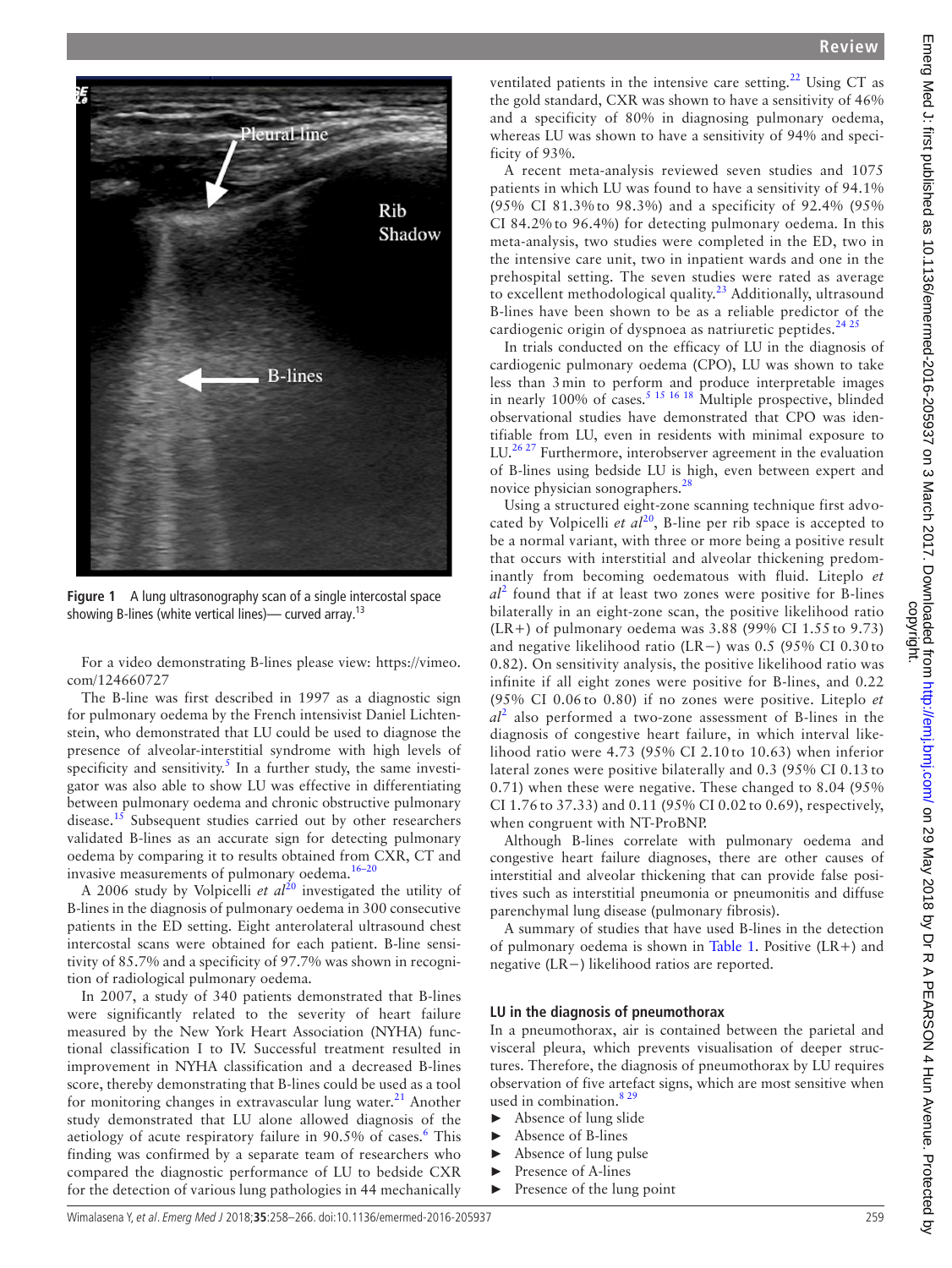<span id="page-2-0"></span>

| Lung ultrasound in the diagnosis of cardiogenic pulmonary oedema<br>Table 1 |      |                                |              |                               |                                                |  |
|-----------------------------------------------------------------------------|------|--------------------------------|--------------|-------------------------------|------------------------------------------------|--|
| Study (first author)                                                        | n    | US sensitivity/specificity     | US $LR+/LR-$ | Gold standard                 | Sonographer type                               |  |
| Lichtenstein <sup>5</sup>                                                   | 250  | 93.4/93                        | 13/0.071     | <b>CXR</b>                    | <b>Experienced intensivist</b>                 |  |
| Lichtenstein <sup>15</sup>                                                  | 146  | 100/92                         | 13/0         | <b>CXR</b>                    | <b>Experienced intensivist</b>                 |  |
| Agricola <sup>16</sup>                                                      | 20   | 90/86                          | 6.4/0.12     | CXR/PiCCO/Echo                | Cardiologist                                   |  |
| Volpicelli <sup>20</sup>                                                    | 300  | 85/98                          | 43/0.15      | <b>CXR/CT/Final diagnosis</b> | EP or radiologist                              |  |
| Gargani <sup>24</sup>                                                       | 149  | 81/85                          | 5.4/0.22     | NT-proBNP                     | Sonographer not otherwise specified            |  |
| Lichtenstein <sup>6</sup>                                                   | 301  | 97/95                          | 19/0.032     | Final clinical diagnosis      | <b>Experienced intensivists</b>                |  |
| Liteplo <sup>2</sup>                                                        | 100  | 58/85                          | 3.9/0.49     | Final clinical diagnosis      | EP or LU- trained student                      |  |
| Maines <sup>19</sup>                                                        | 23   | 83/91                          | 9.2/0.19     | ICD measure                   | Experienced physicians not otherwise specified |  |
| Vitturi <sup>61</sup>                                                       | 152  | 97/79                          | 4.6/0.038    | Final clinical diagnosis      | Not specified                                  |  |
| Prosen <sup>62</sup>                                                        | 248  | 100/95                         | 20/0         | Final clinical diagnosis      | EP                                             |  |
| Xirouchaki <sup>22</sup>                                                    | 42   | 46/80                          | 2.3/0.68     | <b>CT</b>                     | <b>Experienced intensivist</b>                 |  |
| Cibinel <sup>63</sup>                                                       | 56   | 93.6/84                        | 5.9/0.076    | Final clinical diagnosis      | EP                                             |  |
| Al Dee $b^{23}$                                                             | 1075 | 94.1/92.4                      | 12/0.064     | Meta-analysis                 | Meta-analysis-physicians or medical students   |  |
| Chiem <sup>27</sup>                                                         | 380  | 87/49 (one positive lung zone) | 1.7/0.3      | Final clinical diagnosis      | Novice EP                                      |  |
| Pivetta <sup>64</sup>                                                       | 1005 | 97/97.4                        | 37/0.031     | Final clinical diagnosis      | EP                                             |  |

EP, emergency physician; LR+, positive likelihood ratio; LR-, negative likelihood ratio; LU, lung ultrasonography; US, ultrasonography, ICD, intrathoracic impedance device; NTproBNP, N-terminal pro-brain natriuretic peptide

For a B mode video of a pneumothorax that demonstrates bat wing sign, lung sliding, A-lines, B-lines and Lung point please look at:<https://vimeo.com/45654299>

The lung slide is a horizontal movement of the pleural line and occurs when the two pleural layers are apposed. This pleural movement is seen during expiration and inspiration on a normal B mode scan. When a normal lung is visualised in the M mode a 'sea shore' appearance is seen where the pleura appears as horizontal lines and the underlying lung as grainy ([figure](#page-2-1) 2). In the absence of lung sliding, the M mode appearance takes on the shape of a barcode with uniform horizontal lines and no 'grainy' section ([figure](#page-3-0) 3). The absence of a lung slide is a sensitive predictor of a pneumothorax; however, further signs are required to increase the specificity as other conditions can also cause absence of lung slide. $8^{29}$ 

A-lines are horizontal linear artefacts below the pleural line and occur in both normal lung and pneumothorax. The A-line



<span id="page-2-1"></span>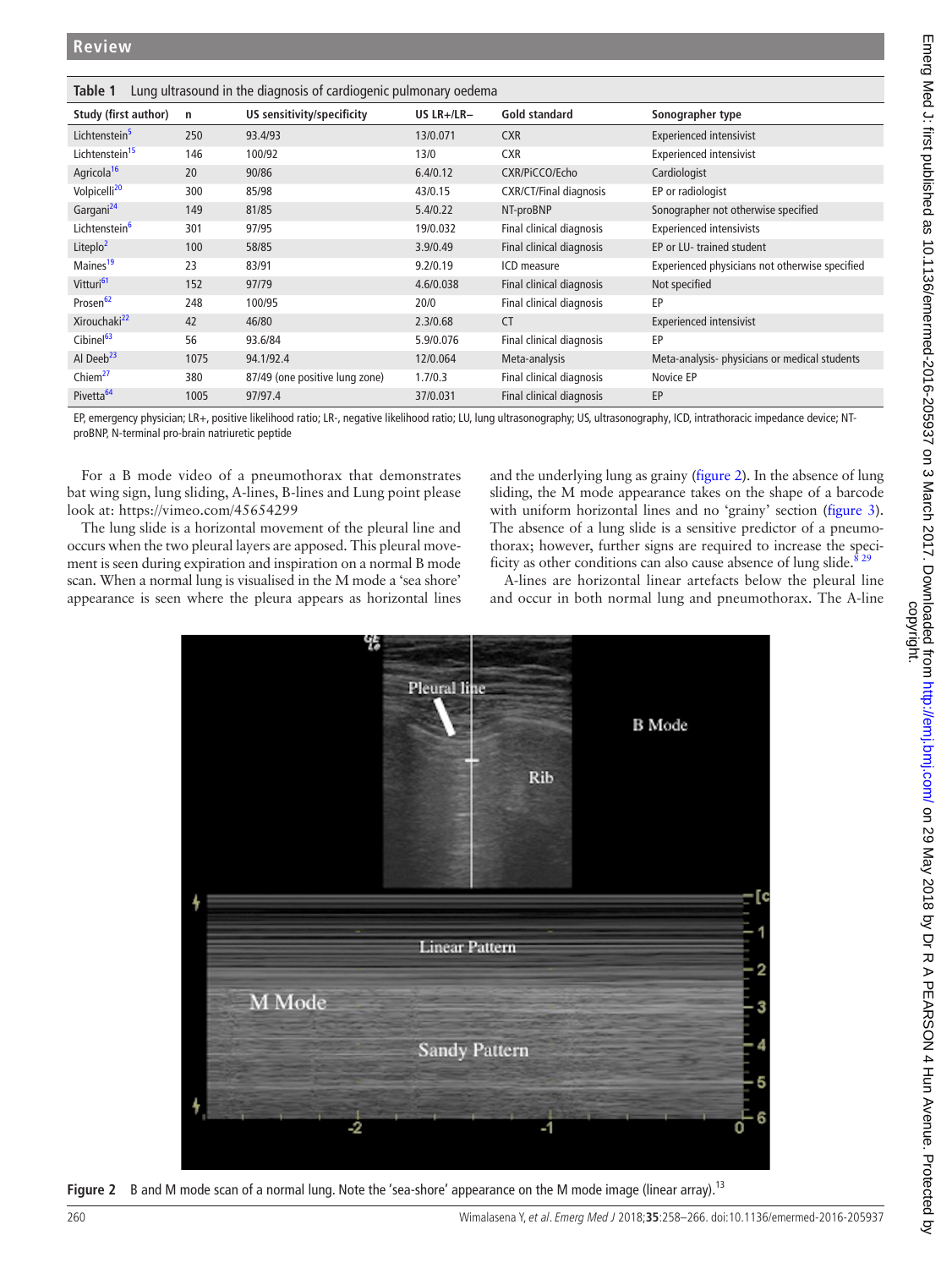

| D MOUC<br>– [cm                                                                                                                                         |
|---------------------------------------------------------------------------------------------------------------------------------------------------------|
| M Mode                                                                                                                                                  |
| Linear Pattern<br>6                                                                                                                                     |
|                                                                                                                                                         |
| <b>Figure 3</b> Ultrasonography B and M mode depiction of a<br>pneumothorax. Note the 'bar-code' appearance of the M mode image<br>(linear array). $13$ |
|                                                                                                                                                         |

<span id="page-3-0"></span>sign is seen with A-lines present and the absence of B-lines. $30$  As B-lines arise from the pleura as a result of contrasting adjacent acoustic impedance between tissue or fluid and air within the lungs, these are absent in a pneumothorax.<sup>58 31 32</sup> The lung pulse is a vertical movement of the pleural line due to transmission of ventricular contractions through expanded lung to the pleura. The lung pulse is therefore absent in a pneumothorax.<sup>[8](#page-7-15)</sup> Finally, the lung point is seen at the edge of the pneumothorax where the lung again normally apposes the parietal pleura. When an ultrasound pattern suggestive of pneumothorax is seen, the probe can be moved inferolaterally to a point where lung sliding or B-lines are seen again. This point signifies where the lung readheres to the parietal pleura. Recognition of the lung point has a positive predictive value of 100% and can demonstrate the extent of the pneumothorax; however, it has a low sensitivity because the lung point of a large pneumothorax may not be seen on the anterior chest.<sup>8</sup> 10 29 33

<span id="page-3-1"></span>

| hest. <sup>8</sup> 10 29 33–35                                  |      |                                  |                                 |                    |                                  | radiation, complexity and cost should enable LU to be regarded |
|-----------------------------------------------------------------|------|----------------------------------|---------------------------------|--------------------|----------------------------------|----------------------------------------------------------------|
| <b>Table 2</b> Lung ultrasound in the diagnosis of pneumothorax |      |                                  |                                 |                    |                                  |                                                                |
| Study (first author) n                                          |      | Sensitivity (%)                  | Specificity (%)                 | Ultrasound LR+/LR- | <b>Gold standard</b>             | Sonographer type                                               |
| Kirkpatrick <sup>54</sup>                                       | 225  | <b>US49</b><br><b>CXR 21</b>     | <b>US 100</b><br><b>CXR 99</b>  | Undefined/0.51     | <b>CT</b>                        | Novice trauma surgeons                                         |
| Knudtson <sup>65</sup>                                          | 328  | <b>US 92</b>                     | <b>US 99</b>                    | 92/0.081           | <b>CXR</b>                       | Trauma surgeons                                                |
| Chung <sup>33</sup>                                             | 97   | <b>US 80</b><br><b>CXR 47</b>    | <b>US 94</b><br><b>CXR 94</b>   | 13/0.21            | <b>CT</b>                        | <b>Experienced radiologists</b>                                |
| Lichtenstein <sup>66</sup>                                      | 200  | <b>US 95</b>                     | <b>US 94</b>                    | 16/0.053           | <b>CT</b>                        | Intensivists                                                   |
| Zhang <sup>10</sup>                                             | 135  | <b>US 86</b><br><b>CXR 27</b>    | <b>US 97</b><br><b>CXR 100</b>  | 29/0.14            | CT and chest drain               | EP                                                             |
| Sartori <sup>67</sup>                                           | 285  | <b>US 100</b><br><b>CXR 87</b>   | <b>US 100</b><br><b>CXR 100</b> | Undefined/0        | <b>CT</b>                        | Experienced physicians not otherwise<br>specified              |
| Lichtenstein <sup>6</sup>                                       | 260  | <b>US 81</b>                     | <b>US 100</b>                   | Undefined/0.19     | Final clinical diagnosis         | <b>Experienced intensivists</b>                                |
| Nagarsheth <sup>34</sup>                                        | 79   | <b>US 81</b><br><b>CXR 31</b>    | <b>US 100</b><br><b>CXR 100</b> | Undefined/0.19     | <b>CT</b>                        | Novice surgeon                                                 |
| Ding <sup>68</sup>                                              | 7569 | <b>US 88</b><br>CR 52            | <b>US 99</b><br><b>CR 100</b>   | 88/0.12            | CT or air escape (meta-analysis) | Meta-analysis varied                                           |
| Alrajhi <sup>69</sup>                                           | 1048 | <b>US 91</b><br><b>CXR 50</b>    | <b>US 98</b><br><b>CXR 99</b>   | 46/0.092           | CT or air escape (meta-analysis) | Meta-analysis varied                                           |
| Xirouchaki <sup>22</sup>                                        | 84   | <b>US 75</b><br>CXR <sub>0</sub> | <b>US 93</b><br><b>CXR 99</b>   | 11/0.27            | <b>CT</b>                        | <b>Experienced intensivist</b>                                 |

EP, emergency physician; LR+, positive likelihood ratio; LR-, negative likelihood ratio; US, ultrasonography.

Wimalasena Y, et al. Emerg Med J 2018;**35**:258–266. doi:10.1136/emermed-2016-205937 261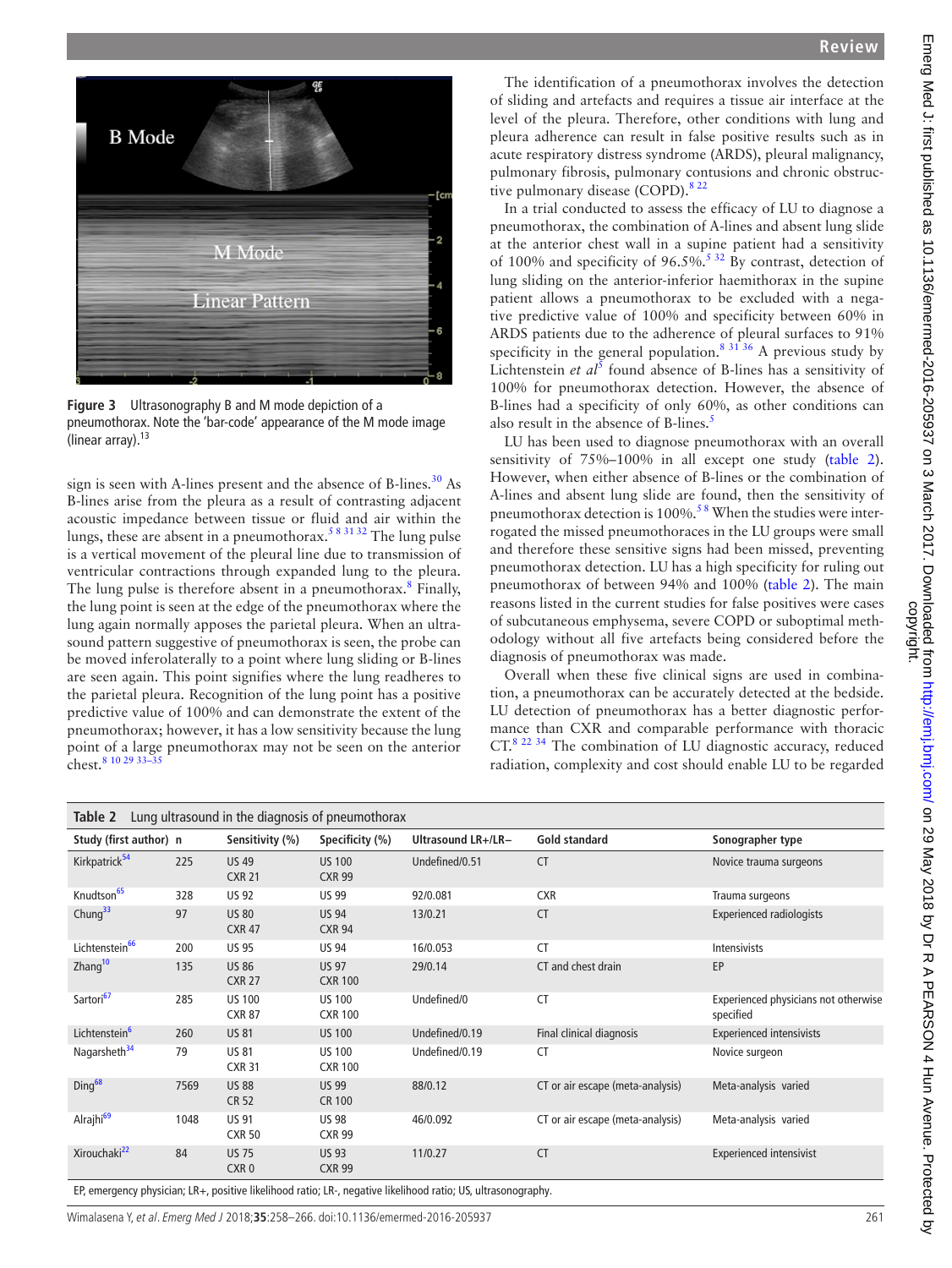

<span id="page-4-0"></span>**Figure 4** Lung ultrasonography scan showing lung consolidation and parapneumonic effusion secondary to basal pneumonia (curved array).

as a visual stethoscope for pneumothorax detection in the ED. [Table](#page-3-1) 2 summarises the evidence for the use of LU in detecting a pneumothorax.

#### **LU in the diagnosis of lung consolidation**

Consolidation must make contact with the pleura in order to be detectable by LU because the presence of aerated lung at the pleural edge renders the lung impenetrable to imaging. This is important to remember in using LU but does not often present an issue because it is usual for consolidation to make contact with the pleura.<sup>37</sup>

In a study including 260 dyspnoeic patients, of which 83 had a diagnosis of pneumonia, Lichtenstein found several features that suggest consolidation with 89% sensitivity and 94% specificity.<sup>[6](#page-7-8)</sup>

- ► Anterior alveolar consolidations
- $\blacktriangleright$  Anterior diffuse B-lines with abolished lung sliding
- Anterior asymmetric interstitial patterns
- Posterior consolidations or effusions without anterior diffuse B-lines

Alveolar consolidation results in a tissue pattern that looks very similar in echo-texture to liver parenchyma (hepatisation) and is thus referred to as 'liver sign' ([figure](#page-4-0) 4). The area will have boundaries that superficially are the pleural line (or the deep border of any associated effusion), and a deep border that will either have an indistinct 'shredded' appearance due to adjacent aerated lung or be well defined if consolidation reaches the other lobar borders.<sup>7[38](#page-8-11)</sup>

The presence of multiple B-lines suggests excess fluid within the tissues and an 'interstitial syndrome'. If associated with the absence of normal lung sliding, this infers an inflammatory process in the vicinity, which may be due to infection, trauma or other causes, but in context will indicate consolidation or contusion. Asymmetry or the density of B-lines compared with the contralateral side similarly indicates a localised inflammatory process. $367$ 

It has also been reported in one study that by examining the dynamic behaviour of air bronchograms visible within consolidated lung, it is possible to distinguish between atelectasis (resorbative collapse without expansion of bronchioles during inspiratory phase) and infective pneumonias (with patent airways where airways can be seen to dynamically open during inspiration).[38](#page-8-11) This distinction could help to identify patients that may benefit from bronchoscopy to relieve obstructive mucous plugging and has already been considered in monitoring re-expan-sion in ventilator-associated pneumonias.<sup>[40](#page-8-12)</sup>

A recent (2016) meta-analysis by Llamas-Álvarez *et al*<sup>[41](#page-8-13)</sup> published in *Chest* analysed 16 studies with 2359 participants. Because of the subjective nature of LU and heterogeneity in sensitivity and specificity reports in the literature, the authors chose not to publish pooled estimates of these data. However, they concluded that LU can help to accurately diagnose pneumonia, and it may be promising as an adjuvant resource to traditional approaches.

Although LU assessment of consolidation has been investigated over the last decade, a single author has led many of the studies. Many are based on the ICU setting rather than the ED, and most have a composite gold standard. Further research is required to validate the use of ultrasound in the diagnosis of consolidation due to pneumonia or resorbative atelectasis.

For a tutorial video on LU for consolidation visit [www.ultra](http://www.ultrasoundpodcast.com/tag/lung/)[soundpodcast.com/tag/lung/](http://www.ultrasoundpodcast.com/tag/lung/)

A summary of studies that have used LU in the detection of lung consolidation is shown in [table](#page-4-1) 3.

# **LU in pleural effusion**

On LU, a pleural effusion is a hypoechoic or echoic area between the parietal and visceral pleura that changes shape with respiration as shown in ([figure](#page-5-0) 5).<sup>[42–45](#page-8-14)</sup> Fluid acts as an acoustic window allowing visualisation of a 'V-line' of vertebral bodies and the posterior thoracic wall. V-lines aid the confirmation of free pleural fluid in the supine patient.[39 46](#page-8-15)

The use of LU for pleural effusion identification has long been well recognised with sensitivity above 90%.<sup>[22 47 48](#page-7-9)</sup> Bedside US guidance significantly increases the probability of successful pleural fluid aspiration, reduces the risk of organ puncture and is recommended for use in these procedures by the British Thoracic Society.<sup>44</sup>

<span id="page-4-1"></span>

| Lung ultrasound in the diagnosis of lung consolidation<br>Table 3                                             |                  |                                |                    |                                                  |                                    |
|---------------------------------------------------------------------------------------------------------------|------------------|--------------------------------|--------------------|--------------------------------------------------|------------------------------------|
| Study (first author) n                                                                                        |                  | US sensitivity/specificity (%) | Ultrasound LR+/LR- | <b>Gold standard</b>                             | Sonographer type                   |
| Lichtenstein <sup>3</sup>                                                                                     | 32               | 93/100                         | Undefined/0.07     | <b>CT</b>                                        | <b>Experienced intensivist</b>     |
| Lichtenstein'                                                                                                 | 118              | 90/98                          | 45/0.1             | CT                                               | <b>Experienced intensivists</b>    |
| Lichtenstein <sup>6</sup>                                                                                     | 260              | 89/94                          | 15/0.12            | Final clinical diagnosis                         | <b>Experienced intensivists</b>    |
| Xirouchaki <sup>22</sup>                                                                                      | 42               | 100/78                         | 4.5/0              | CT.                                              | <b>Experienced intensivist</b>     |
| Corterello <sup>4</sup>                                                                                       | 81 (pneumonia)   | 98/95                          | 20/0.021           | Final clinical diagnosis                         | <b>Experienced EP</b>              |
| Chavez <sup>70</sup>                                                                                          | 1172 (pneumonia) | 94/96                          | 24/0.063           | CXR, CT or clinical criteria (meta-<br>analysis) | Meta-analysis varied               |
| Nazerian <sup>71</sup>                                                                                        | 285              | 83/96                          | 21/0.18            | <b>CT</b>                                        | <b>Experienced EP or internist</b> |
| Llamas-Álvarez <sup>41</sup>                                                                                  | 2359             | 80-90/70-90                    | Not calculated     | Meta-analysis                                    | Meta-analysis varied               |
| EP, emergency physician; LR+, positive likelihood ratio; LR-, negative likelihood ratio; US, ultrasonography. |                  |                                |                    |                                                  |                                    |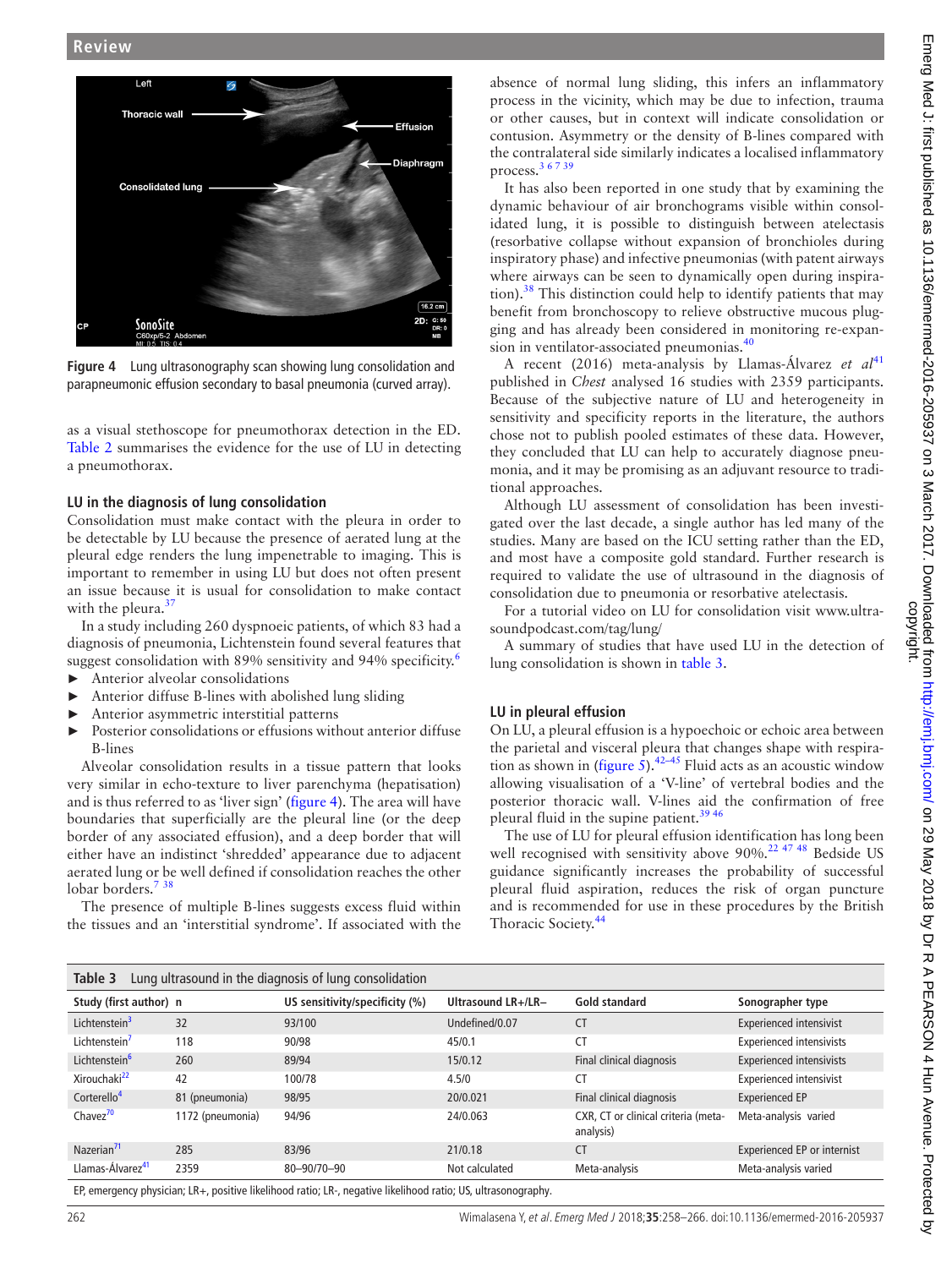

**Figure 5** Lung ultrasound scan showing a large pleural effusion (curved array).

LU has a higher sensitivity for pleural effusion detection compared with either clinical examination or CXR, including lateral decubitus films.<sup>[44 49 50](#page-8-16)</sup> Small pleural effusions may not be visible on a CXR. A previous study found over 175mL of fluid is required to cause blunting of costo-phrenic angles on an upright CXR[.42](#page-8-14) In contrast, US is more sensitive for the detection of pleural fluid with the ability to detect  $20$  mL of fluid.<sup>[46 51 52](#page-8-19)</sup>

Portable US is readily accessible and produces a high diagnostic yield compared with other imaging modalities for pleural effusion detection and should therefore be used both for diagnosis and aspiration of pleural fluid in symptomatic patients.

For a video on lung US tips for pleural effusion please visit <http://www.ultrasoundpodcast.com/tag/lung/>

A summary of studies that have used LU in the detection of pleural effusion is shown in [table](#page-5-1) 4.

#### **How to perform LU in the ED**

In performing LU, the probe most widely used in the current literature is the convex phased array low frequency (2–5 MHz) probe.<sup>3 15 37 53</sup> Other studies have used higher frequency linear transducers  $(5-10 \text{ MHz})^{54-56}$  or cardiac phased arrays  $(2-4$  $MHz$ ).<sup>[3 57](#page-7-24)</sup> However, in the experience of the authors, LU can <span id="page-5-0"></span>be performed with most US probes. LU is conducted with the patient in a supine or 45° position. Ultrasonography gel should be applied to each intercostal space that will be examined. The transducer is set at a depth of 4–10cm, and the lungs are visualised through the intercostal spaces. When performing the scan, the probe should be positioned so that the ultrasound beam is perpendicular to the pleural surface to optimise artefacts. To help identify the intercostal space, the probe should be oriented longitudinally. In between the two ribs, there is a hyperechoic line >0.5cm deeper to the probe. This line is the interface between the soft tissues of the chest wall and the aerated lung the 'pleural' line. The 'pleural line,' represents the parietal and visceral pleural interface. Together, the upper rib, pleural line and lower rib form a characteristic pattern: the 'bat wing sign' ([figure](#page-6-0) 6).

Once the pleura and underlying lung are identified, the probe should be turned to the transverse position to visualise a larger pleural area. The number of lung zones scanned can vary from a comprehensive 28-zone examination to an abbreviated 8-zone study. For bedside rapid ED use, the 8-zone or 10-zone examination is often sufficient as it can provide a diagnosis in most cases.<sup>20</sup> In the eight-zone technique, two anterior and two lateral

<span id="page-5-1"></span>

| Table 4<br>Lung ultrasound in the diagnosis of pleural effusion |     |                                |                                |                    |                         |                                |
|-----------------------------------------------------------------|-----|--------------------------------|--------------------------------|--------------------|-------------------------|--------------------------------|
| Study (first author)                                            | n   | Sensitivity (%)                | Specificity (%)                | Ultrasound LR+/LR- | Gold standard           | Sonographer type               |
| $Ma^{72}$                                                       | 240 | <b>US 96</b>                   | <b>US 100</b>                  | Undefined/0.04     | CT                      | EP                             |
| Rozycki <sup>73</sup>                                           | 47  | <b>US 84</b>                   | <b>US 100</b>                  | Undefined/0.16     | CT                      | Surgeons                       |
| Abboud <sup>74</sup>                                            | 142 | <b>US12</b>                    | <b>US 98</b>                   | 6/0.9              | <b>CT</b>               | <b>Experienced EP</b>          |
| Lichenstein <sup>3</sup>                                        | 32  | <b>US 92</b>                   | <b>US 93</b>                   | 13/0.086           | <b>CT</b>               | <b>Experienced intensivist</b> |
| Brooks <sup>75</sup>                                            | 61  | <b>US 92</b>                   | <b>US 100</b>                  | Undefined/0.08     | Composite gold standard | Experienced EP or surgeon      |
| Xirouchaki <sup>22</sup>                                        | 42  | <b>US 100</b><br><b>CXR 65</b> | <b>US 100</b><br><b>CXR 81</b> | Undefined/0        | CT                      | <b>Experienced intensivist</b> |
| Schleder <sup>76</sup>                                          | 24  | Hand US 91<br><b>CXR 74</b>    | Hand US 100<br><b>CXR 31</b>   | Undefined/0.09     | High-end US             | Intensivist                    |

EP, emergency physician; LR+, positive likelihood ratio; LR-, negative likelihood ratio; US, ultrasonography.

Wimalasena Y, et al. Emerg Med J 2018;**35**:258–266. doi:10.1136/emermed-2016-205937 263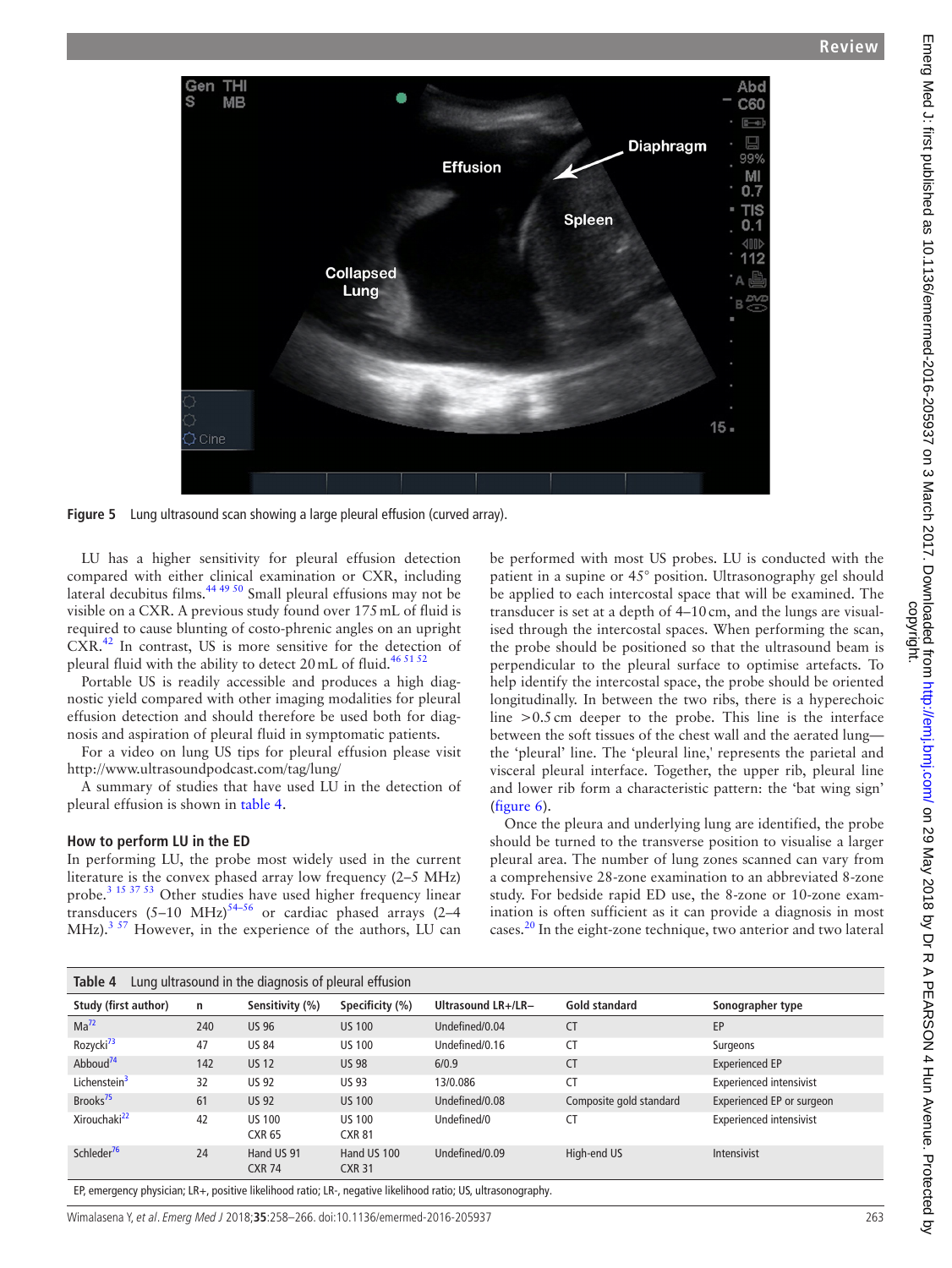

**Figure 6** A normal lung ultrasonogram of a single intercostal space. This image demonstrates the bat wing sign and A-lines (linear array).<sup>[13](#page-7-16)</sup>

intercostal spaces are scanned on each haemithorax. For the 10-zone technique, a posterior segment is also scanned below each scapula. The initial examination is normally conducted using the default two-dimensional B mode; however, if a pneumothorax or pleural effusion is suspected, an M mode (time– motion) study is needed to look for further signs commonly seen in these two conditions.<sup>58</sup> Lichtenstein's BLUE protocol is still the most commonly used.<sup>[59](#page-8-26)</sup>

Lung US tutorial video: [https://www.youtube.com/watch?v=](https://www.youtube.com/watch?v=VzgX9ihnmec) [VzgX9ihnmec](https://www.youtube.com/watch?v=VzgX9ihnmec) and [http://www.ultrasoundpodcast.com/2016/](http://www.ultrasoundpodcast.com/2016/05/lung-ultrasound-basics-part-1-pneumothorax-pulmonary-edema-ultrasoundmd-foamed-also-www-cabofest2017-com/) <span id="page-6-0"></span>[05/lung-ultrasound-basics-part-1-pneumothorax-pulmonary](http://www.ultrasoundpodcast.com/2016/05/lung-ultrasound-basics-part-1-pneumothorax-pulmonary-edema-ultrasoundmd-foamed-also-www-cabofest2017-com/)[edema-ultrasoundmd-foamed-also-www-cabofest2017-com/](http://www.ultrasoundpodcast.com/2016/05/lung-ultrasound-basics-part-1-pneumothorax-pulmonary-edema-ultrasoundmd-foamed-also-www-cabofest2017-com/)

[Table](#page-6-1) 5 provides a summary of US signs that may be seen when performing an LU examination and explains their significance.

#### **Advantages of LU in the ED**

A key advantage of using LU in the ED is that it can be done in real time at the patients' bedside as part of the initial respiratory assessment of the patient. It is easily repeatable,

<span id="page-6-1"></span>

| Summary of lung ultrasound signs and their interpretation<br>Table 5 |          |                                                                                                                                                                                                                                                                                                    |                                                                                                                                                                                                  |  |  |
|----------------------------------------------------------------------|----------|----------------------------------------------------------------------------------------------------------------------------------------------------------------------------------------------------------------------------------------------------------------------------------------------------|--------------------------------------------------------------------------------------------------------------------------------------------------------------------------------------------------|--|--|
| Sign                                                                 | Images   | <b>Description</b>                                                                                                                                                                                                                                                                                 | Pathology                                                                                                                                                                                        |  |  |
| Sliding sign                                                         | Figure 2 | Movement between the two layers of the pleura during normal respiration                                                                                                                                                                                                                            | Normal                                                                                                                                                                                           |  |  |
| A-lines                                                              | Figure 6 | Hyperechoic horizontal lines parallel to pleural line occurring at regular intervals below<br>the pleura<br>Artefacts from reverberations between probe and pleura                                                                                                                                 | Seen in normal lungs as well as pneumothorax and<br>emphysematous lungs                                                                                                                          |  |  |
| <b>B-lines</b>                                                       | Figure 1 | Hyperechoic artefacts that originate at the pleural line and extend from the probe to<br>the edge of the screen, without fading and perpendicular to the pleural line<br>Artefacts that occur when the interstitium and alveoli are thickened predominantly<br>from becoming oedematous with fluid | Presence of three or more B-lines per intercostal<br>space is evidence of interstitial fluid. If seen<br>diffusely in two or more zones bilaterally is usually<br>indicative of pulmonary oedema |  |  |
| Z-lines                                                              |          | Hyperechoic artefact that originates at and perpendicular to the pleural line but does<br>not extend to the edge of the ultrasound window and are shorter, wider and less<br>defined than B-lines                                                                                                  | Normal or pneumothorax                                                                                                                                                                           |  |  |
| V-lines<br>(spine sign)                                              |          | Fluid acts as an acoustic window to enable visualisation of the V-line of vertebral<br>bodies and the posterior thoracic wall in a supine patient                                                                                                                                                  | Pleural fluid                                                                                                                                                                                    |  |  |
| E-lines                                                              |          | Comet tail artefacts that are superficial to the pleural line                                                                                                                                                                                                                                      | Echogenic foreign bodies or subcutaneous<br>emphysema                                                                                                                                            |  |  |
| Stratosphere sign                                                    | Figure 2 | The loss of lung sliding beneath the pleura                                                                                                                                                                                                                                                        | Pneumothorax                                                                                                                                                                                     |  |  |
| Liver sign<br>(mirror sign)                                          | Figure 4 | Tissue similar in consistency to liver tissue seen on US                                                                                                                                                                                                                                           | Lung consolidation<br>absent in pleural effusion                                                                                                                                                 |  |  |
| Sea shore sign<br>(M mode)                                           | Figure 2 | Pleura appears as horizontal lines and the underlying lung as grainy, making up the<br>sea and sandy shore, respectively                                                                                                                                                                           | Normal M mode appearance of lung                                                                                                                                                                 |  |  |
| Bar code sign<br>(M mode)                                            | Figure 3 | Bar code-like appearance<br>throughout M mode                                                                                                                                                                                                                                                      | Pneumothorax                                                                                                                                                                                     |  |  |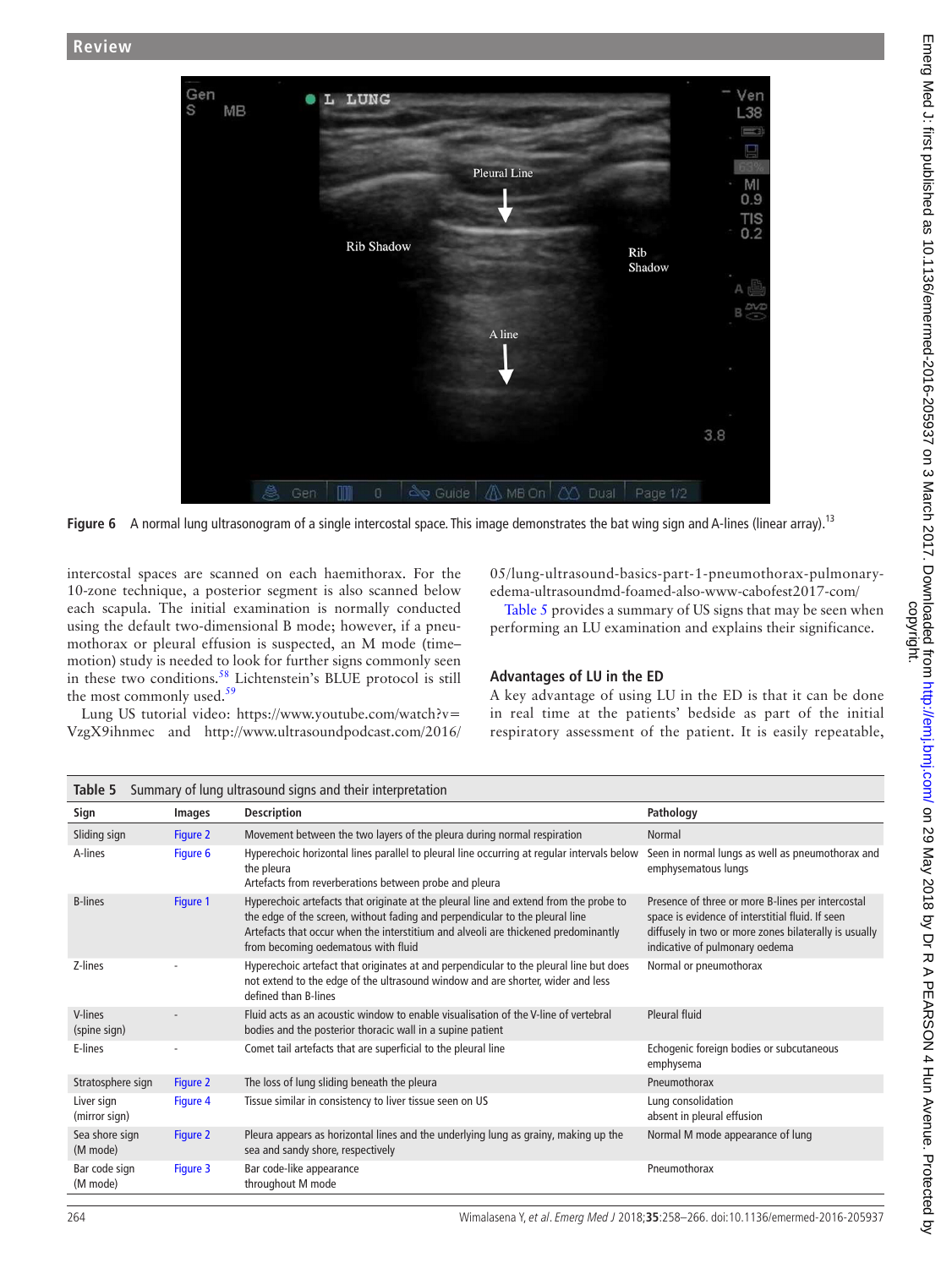reproducible and reliable and is particularly sensitive in imaging the chest wall, pleura and pleural spaces because of their superficial locations. It is radiation free and cost-effective, and combined with the low sensitivities of CXR, it will provide vital additional information in treating these often very sick patients in EDs.

#### **Limitations of using LU in the ED**

The main limitations of LU lie in the areas of training, operator variability and reliability. Although most studies showed LU to have low intraobserver and interobserver variability, the majority of these scans were performed by clinicians with considerable experience in sonography. Whether these results can be replicated in EDs every day remains to be seen.

#### **Other potential application for LU**

LU can add valuable clinical information in the prehospital environment and remote areas where CXR is not available, for example in remote high altitude clinics to diagnose and monitor high altitude pulmonary oedema or in the prehospital trauma setting to detect a pneumothorax in critically injured patients.[11–13](#page-7-2) LU also has application limited resource countries that do not have ready access to radiology. Here ultrasound can guide clinical assessment or even allow remote expert real-time interpretation of images to guide therapy, for example, draining a perineumonic effusion or diagnosis.<sup>[60](#page-8-27)</sup> Prehospital LU in trauma allows triage and rapid detection or exclusion of pneumothorax that can guide appropriate intervention or non-intervention in the context of high operator accuracy/reliability.

#### **Conclusion**

The evidence suggests that LU can be used to accurately diagnose a range of chest conditions. That accuracy will be dependent on training, skill and interpretation knowledge. Much of the evidence should be interpreted with caution given it arises from centres with proven track record and expertise in LU. As more EPs become trained and experienced in US skills, LU will become an additional diagnostic tool; a prototype tricorder for diagnosing critically ill patients presenting with dyspnoea. This will be particularly valuable in prehospital and remote environments where portable and handheld US may be available while conventional CXR is not.

**Acknowledgements** The authors acknowledge Dr Kylie Baker for the comments and review of this paper.

**Contributors** YW instigated, coordinated and wrote content for this paper. LK, DS, JW and BB all provided content for this paper.

**Competing interests** None declared.

**Provenance and peer review** Not commissioned; externally peer reviewed.

© Article author(s) (or their employer(s) unless otherwise stated in the text of the article) 2018. All rights reserved. No commercial use is permitted unless otherwise expressly granted.

#### **References**

- <span id="page-7-0"></span>Unlüer EE, Karagöz A. Bedside lung ultrasound versus chest X-ray use in the emergency department. [Interv Med Appl Sci](http://dx.doi.org/10.1556/IMAS.6.2014.002) 2014;6:175-7.
- <span id="page-7-14"></span>2 Liteplo AS, Marill KA, Villen T, et al. Emergency thoracic ultrasound in the differentiation of the etiology of shortness of breath (ETUDES): sonographic B-lines and N-terminal pro-brain-type natriuretic peptide in diagnosing congestive heart failure. [Acad Emerg Med](http://dx.doi.org/10.1111/j.1553-2712.2008.00347.x) 2009;16:201–10.
- <span id="page-7-24"></span>3 Lichtenstein D, Goldstein I, Mourgeon E, et al. Comparative diagnostic performances of auscultation, chest radiography, and lung ultrasonography in acute respiratory distress syndrome. [Anesthesiology](http://dx.doi.org/10.1097/00000542-200401000-00006) 2004;100:9–15.
- <span id="page-7-25"></span>4 Cortellaro F, Colombo S, Coen D, et al. Lung ultrasound is an accurate diagnostic tool for the diagnosis of pneumonia in the emergency department. [Emerg Med J](http://dx.doi.org/10.1136/emj.2010.101584) 2012;29:19–23.
- <span id="page-7-1"></span>5 Lichtenstein D, Mézière G, Biderman P, et al. The comet-tail artifact. An ultrasound sign of alveolar-interstitial syndrome. [Am J Respir Crit Care Med](http://dx.doi.org/10.1164/ajrccm.156.5.96-07096) 1997;156:1640-6.
- <span id="page-7-8"></span>6 Lichtenstein DA, Mezière GA. Relevance of lung ultrasound in the diagnosis of acute respiratory failure: the BLUE protocol. [Chest](http://dx.doi.org/10.1378/chest.07-2800) 2008;134:117–25.
- <span id="page-7-23"></span>7 Lichtenstein DA, Lascols N, Mezière G, et al. Ultrasound diagnosis of alveolar consolidation in the critically ill. [Intensive Care Med](http://dx.doi.org/10.1007/s00134-003-2075-6) 2004;30:276-81.
- <span id="page-7-15"></span>8 Volpicelli G. Sonographic diagnosis of pneumothorax. [Intensive Care Med](http://dx.doi.org/10.1007/s00134-010-2079-y) 2011;37:224–32.
- 9 Husain LF, Hagopian L, Wayman D, et al. Sonographic diagnosis of pneumothorax. J [Emerg Trauma Shock](http://dx.doi.org/10.4103/0974-2700.93116) 2012;5:76–81.
- <span id="page-7-21"></span>10 Zhang M, Liu ZH, Yang JX, et al. Rapid detection of pneumothorax by ultrasonography in patients with multiple trauma. [Crit Care](http://dx.doi.org/10.1186/cc5004) 2006;10:R112.
- <span id="page-7-2"></span>11 Fagenholz PJ, Gutman JA, Murray AF, et al. Chest ultrasonography for the diagnosis and monitoring of high-altitude pulmonary edema. [Chest](http://dx.doi.org/10.1378/chest.06-1864) 2007;131:1013-8.
- 12 Pratali L, Cavana M, Sicari R, et al. Frequent subclinical high-altitude pulmonary edema detected by chest sonography as ultrasound lung comets in recreational climbers. [Crit Care Med](http://dx.doi.org/10.1097/CCM.0b013e3181e8ae0e) 2010;38:1818–23.
- <span id="page-7-16"></span>13 Wimalasena Y, Windsor J, Edsell M. Using ultrasound lung comets in the diagnosis of high altitude pulmonary edema: fact or fiction? [Wilderness Environ Med](http://dx.doi.org/10.1016/j.wem.2012.10.005) 2013;24:159–64.
- <span id="page-7-3"></span>14 Ziskin MC, Thickman DI, Goldenberg NJ, et al. The comet tail artifact. J Ultrasound [Med](http://dx.doi.org/10.7863/jum.1982.1.1.1) 1982;1:1–7.
- <span id="page-7-4"></span>15 Lichtenstein D, Mezière G. A lung ultrasound sign allowing bedside distinction between pulmonary edema and COPD: the comet-tail artifact. [Intensive Care Med](http://dx.doi.org/10.1007/s001340050771) 1998;24:1331–4.
- <span id="page-7-5"></span>16 Agricola E, Bove T, Oppizzi M, et al. "Ultrasound comet-tail images": a marker of pulmonary edema: a comparative study with wedge pressure and extravascular lung water. [Chest](http://dx.doi.org/10.1378/chest.127.5.1690) 2005;127:1690–5.
- 17 Fonseca C, Mota T, Morais H, et al; EPICA Investigators. The value of the electrocardiogram and chest X-ray for confirming or refuting a suspected diagnosis of heart failure in the community. [Eur J Heart Fail](http://dx.doi.org/10.1016/j.ejheart.2004.09.004) 2004;6:807-12.
- 18 Jambrik Z, Monti S, Coppola V, et al. Usefulness of ultrasound lung comets as a nonradiologic sign of extravascular lung water. [Am J Cardiol](http://dx.doi.org/10.1016/j.amjcard.2004.02.012) 2004;93:1265-70.
- <span id="page-7-17"></span>19 Maines M, Catanzariti D, Angheben C, et al. Intrathoracic impedance and ultrasound lung comets in heart failure deterioration monitoring. [Pacing Clin Electrophysiol](http://dx.doi.org/10.1111/j.1540-8159.2011.03072.x) 2011;34:968–74.
- <span id="page-7-6"></span>20 Volpicelli G, Mussa A, Garofalo G, et al. Bedside lung ultrasound in the assessment of alveolar-interstitial syndrome. [Am J Emerg Med](http://dx.doi.org/10.1016/j.ajem.2006.02.013) 2006;24:689-96.
- <span id="page-7-7"></span>21 Frassi F, Gargani L, Gligorova S, et al. Clinical and echocardiographic determinants of ultrasound lung comets. [Eur J Echocardiogr](http://dx.doi.org/10.1016/j.euje.2006.09.004) 2007;8:474-9.
- <span id="page-7-9"></span>22 Xirouchaki N, Magkanas E, Vaporidi K, et al. Lung ultrasound in critically ill patients: comparison with bedside chest radiography. [Intensive Care Med](http://dx.doi.org/10.1007/s00134-011-2317-y) 2011;37:1488–93.
- <span id="page-7-10"></span>23 Al Deeb M, Barbic S, Featherstone R, et al. Point-of-care ultrasonography for the diagnosis of acute cardiogenic pulmonary edema in patients presenting with acute dyspnea: a systematic review and meta-analysis. [Acad Emerg Med](http://dx.doi.org/10.1111/acem.12435) 2014;21:843–52.
- <span id="page-7-11"></span>24 Gargani L, Frassi F, Soldati G, et al. Ultrasound lung comets for the differential diagnosis of acute cardiogenic dyspnoea: a comparison with natriuretic peptides. [Eur J](http://dx.doi.org/10.1016/j.ejheart.2007.10.009) [Heart Fail](http://dx.doi.org/10.1016/j.ejheart.2007.10.009) 2008;10:70–7.
- 25 Copetti R, Soldati G, Copetti P. Chest sonography: a useful tool to differentiate acute cardiogenic pulmonary edema from acute respiratory distress syndrome. Cardiovasc [Ultrasound](http://dx.doi.org/10.1186/1476-7120-6-16) 2008;6:16.
- <span id="page-7-12"></span>26 Martindale JL, Noble VE, Liteplo A. Diagnosing pulmonary edema: lung ultrasound versus chest radiography. [Eur J Emerg Med](http://dx.doi.org/10.1097/MEJ.0b013e32835c2b88) 2013;20:356-60.
- <span id="page-7-18"></span>27 Chiem AT, Chan CH, Ander DS, et al. Comparison of expert and novice sonographers' performance in focused lung ultrasonography in dyspnea (FLUID) to diagnose patients with acute heart failure syndrome. [Acad Emerg Med](http://dx.doi.org/10.1111/acem.12651) 2015;22:564-73.
- <span id="page-7-13"></span>28 Gullett J, Donnelly JP, Sinert R, et al. Interobserver agreement in the evaluation of B-lines using bedside ultrasound. [J Crit Care](http://dx.doi.org/10.1016/j.jcrc.2015.08.021) 2015;30:1395–9.
- 29 Reissig A, Copetti R, Kroegel C. Current role of emergency ultrasound of the chest. [Crit Care Med](http://dx.doi.org/10.1097/CCM.0b013e318206d6b8) 2011;39:839–45.
- <span id="page-7-19"></span>30 Galbois A, Ait-Oufella H, Baudel JL, et al. Pleural ultrasound compared with chest radiographic detection of pneumothorax resolution after drainage. [Chest](http://dx.doi.org/10.1378/chest.09-2224) 2010;138:648–55.
- 31 Lichtenstein DA. Ultrasound in the management of thoracic disease. Crit Care Med 2007;3(Suppl 5):S250–61.
- 32 Lichtenstein D, Mezière G, Biderman P, et al. The comet-tail artifact: an ultrasound sign ruling out pneumothorax. [Intensive Care Med](http://dx.doi.org/10.1007/s001340050862) 1999;25:383-8.
- <span id="page-7-20"></span>33 Chung MJ, Goo JM, Im JG, et al. Value of high-resolution ultrasound in detecting a pneumothorax. [Eur Radiol](http://dx.doi.org/10.1007/s00330-004-2518-7) 2005;15:930-5.
- <span id="page-7-22"></span>34 Nagarsheth K, Kurek S. Ultrasound detection of pneumothorax compared with chest X-ray and computed tomography scan. [Am Surg](http://www.ncbi.nlm.nih.gov/pubmed/21679560) 2011;77:480–4.
- 35 Reissig A, Kroegel C. Accuracy of transthoracic sonography in excluding postinterventional pneumothorax and hydropneumothorax. comparison to chest radiography. [Eur J Radiol](http://dx.doi.org/10.1016/j.ejrad.2004.04.014) 2005;53:463-70.